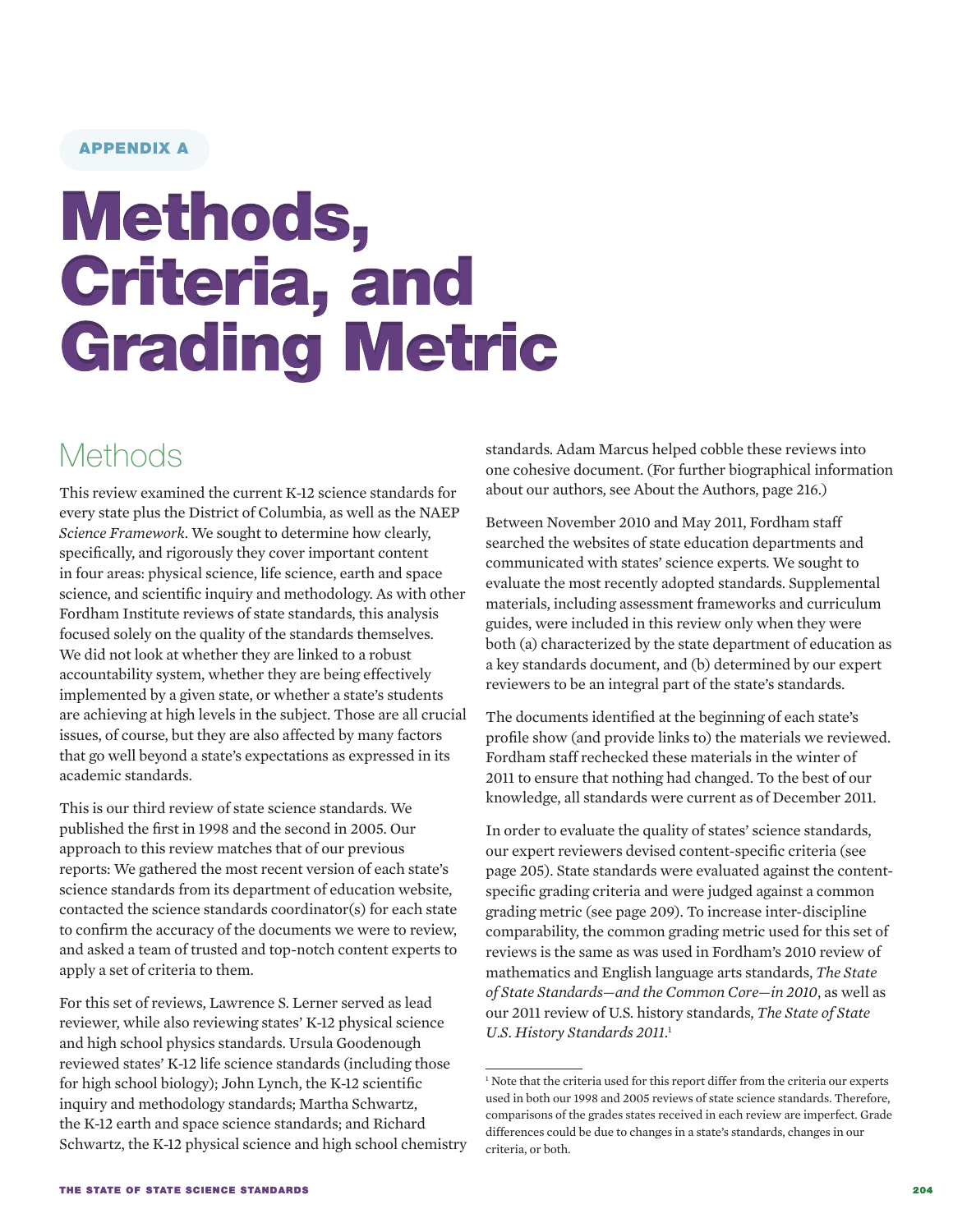Each state's final score is a composite based on how well the state's standards fared in two categories: (1) content and rigor, and (2) clarity and specificity. Content and rigor were scored on a zero-to-seven point scale, and clarity and specificity on a zero-to-three point scale. Reviewers scored each state's content and rigor for the reviewer's given discipline of expertise. In addition, all reviewers offered clarity and specificity scores for each state. Final content and rigor scores are the average of reviewers' individual discipline-specific scores. Final clarity and specificity scores are averages of all the reviewers' responses. The sum of these two sub-scores determined each state's final score. Final grades were converted into letter grades according to the following scale:

| <b>Grade</b> | <b>Points</b> |
|--------------|---------------|
| A            | 10            |
| А-           | 9             |
| B+           | 8             |
| в            | 7             |
| C            | 5 or 6        |
| D            | 3 or 4        |
| F            | 0, 1, or 2    |

### Content-Specific Criteria

As described above, our experts developed criteria that delineated the essential content that should be included in rigorous K-12 science standards. Following is a list of the content-specific criteria used to evaluate the state standards.

### Introduction to the K-12 Science Criteria

In an effective standards document for K-12 science, instruction in the proposed content for Kindergarten through eighth grade should proceed with increasing sophistication and abstraction, as appropriate to each grade. This progression is suggested in the staged content expectations below.

Science cannot be taught effectively without carefully designed and content-matched laboratory and field activities to augment textual materials. Students' understanding of science processes and scientific discourse depends in an essential way on such activities. Laboratory work—with instruments and tools that are already available or are

thoughtfully crafted for tasks that students can readily understand—is also an indispensable path to understanding relationships between science and technology and the value of good design. But standards themselves need not name specific laboratory work related to each idea; this may be done in related curriculum documents.

It is impossible to specify an absolute, minimal, "musthave" set of content items in K-12 for all modern science. Physics, chemistry, biology, geology, astronomy, and other sciences are intellectually distinct in important ways, but they are interdependent and overlapping in other ways. Quantitative thinking and problem solving are critical to all. Science content choices for elementary and middle school should include basic and unique topics from all three of the now-standard domains: physical science, life science, and earth and space science. The sequence of presentation may vary, and some areas may be omitted in some years, but this essentially arbitrary tripartite division has come into nearuniversal use.

For these reviews, we scored criteria against the following disciplines in the following grade spans: scientific inquiry and methodology, K-12; physical science, K-12; physics, grades 9-12; chemistry, grades 9-12; earth and space science, K-12; and life science (including high school biology), K-12.

### Science Content: General Expectations for Learning through Grade Eight

### *Physical Science*

- Know and be able to describe the common forms and states of matter, including solids, liquids, and gases, elements, compounds, and mixtures.
- Know how to use the standard units of measurement (SI).
- Understand time, rate of change, and the relationships among displacement, velocity, and acceleration.
- Understand the relationship between force and motion and be able to solve elementary problems in mechanics.
- Know how to define "gravity."
- Understand kinetic and potential energy, and their transformations.
- Know that matter is made of atoms, which are made of still smaller particles, and that atoms interact to form molecules and crystals.
- Know that heat is a mode of molecular motion. Understand temperature and explain how a thermometer works.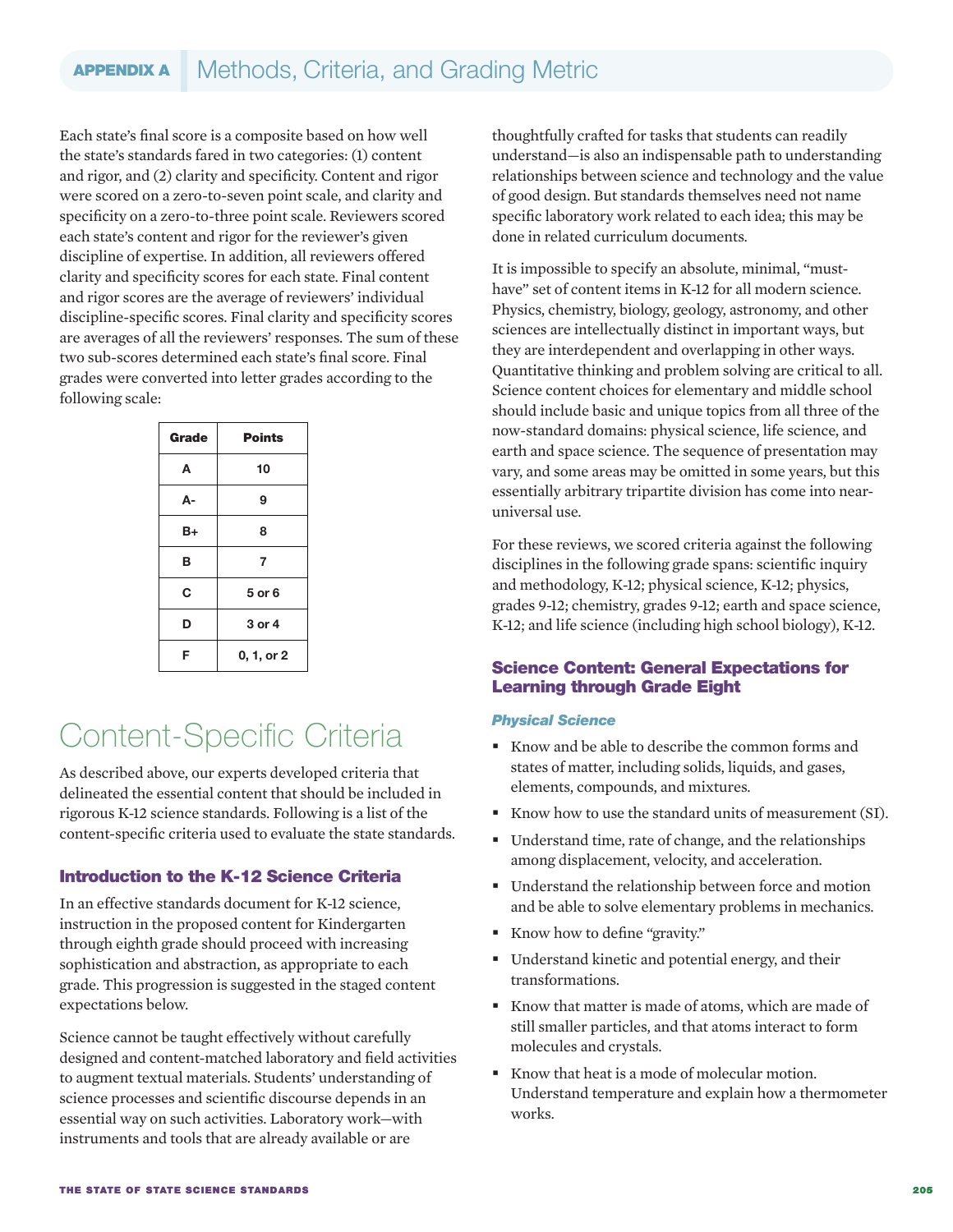- Know some of the evidence that electricity and magnetism are closely related.
- Know the parts of a simple electric circuit and be able to build one.
- Recognize that light interacts with matter, as in such phenomena as emission and absorption.

### *Earth and Space Science*

- Describe the organization of matter in the universe into stars and galaxies.
- Describe the motions of planets in the solar system and recognize our star as one of a multitude in the Milky Way.
- Recognize Earth as one planet among its solar system neighbors.
- Describe the internal layering of Earth by composition and density.
- Identify the sun as the major source of energy for processes on Earth's surface.
- Describe the main features of the theory of plate tectonics, and cite evidence supporting it.
- Understand how plate tectonics contributes to reshaping Earth's surface and produces phenomena such as earthquakes, volcanism, and mountain building.
- Identify common minerals by their observable properties.
- Know the major rock types and how the rock cycle describes their formation.
- Understand weather in terms of such basic concepts as temperature and air pressure differences, humidity, and weather fronts.
- Distinguish between weather and climate, and describe changes in Earth's climate over time.
- Describe the hydrologic (water) cycle.
- Recognize that sedimentary rocks—and the fossils they may contain—preserve a record of conditions at the time and place in which they formed.
- Explain that the Earth environment supplies indispensable resources for humans (e.g., soil), but also creates hazards (e.g., earthquakes, volcanic eruptions, floods). Understand that human activity can protect the environment or degrade it.

### *Life Science*

Know requirements for the maintenance of life, both short-term and long-term, including food, appropriate environment, and efficient reproduction.

- Know how to identify, describe clearly, and name some plant and animal species, including our own.
- Identify the broadest physical and chemical characteristics of Earth's biota.
- Show familiarity with structure and function in prokaryotic and eukaryotic cells and in the tissues of multicellular organisms.
- Know the elements of biological energetics, including cellular respiration and photosynthesis.
- Trace major events in the history of life on earth, and understand that the diversity of life (including human life) results from biological evolution.
- Identify and describe the basic stages of gamete formation and embryogenesis in animals.
- Understand Mendel's laws, phenotype, and genotype.
- Recognize that genes are made of nucleic acids and encode the structure of proteins.
- Recognize the significance of differential gene expression in the processes of development.
- Know the operations of some biochemical and physiological systems (e.g., digestive, sensory, circulatory) in microbes, plants, and animals—including humans.
- Be able to offer examples of cooperation and competition among plants and animals in groups, in populations, and in ecosystems.

### Science Content: General Expectations for Learning for Grades Nine through Twelve<sup>2</sup>

Between ninth grade and high school graduation, many (but not all) students take only one full, two-semester science course. Others may take an "integrated" science course or courses. Elective opportunities, including AP courses, are widespread. The expectations shown here must, therefore, be read selectively and with care. The physics content shown, for example, is primarily, but not necessarily, limited to students who have taken high school physics.

### *High School Physics*

 Use Newton's laws quantitatively to describe falling bodies, linear and curvilinear motion, simple harmonic motion, and fixed-axis rotation.

<sup>2</sup> Note that in the K-8 standards, physics and chemistry content is combined under the heading "physical science." At the high school level, standards for physics and chemistry should be broken out and presented separately. Our criteria reflect this difference.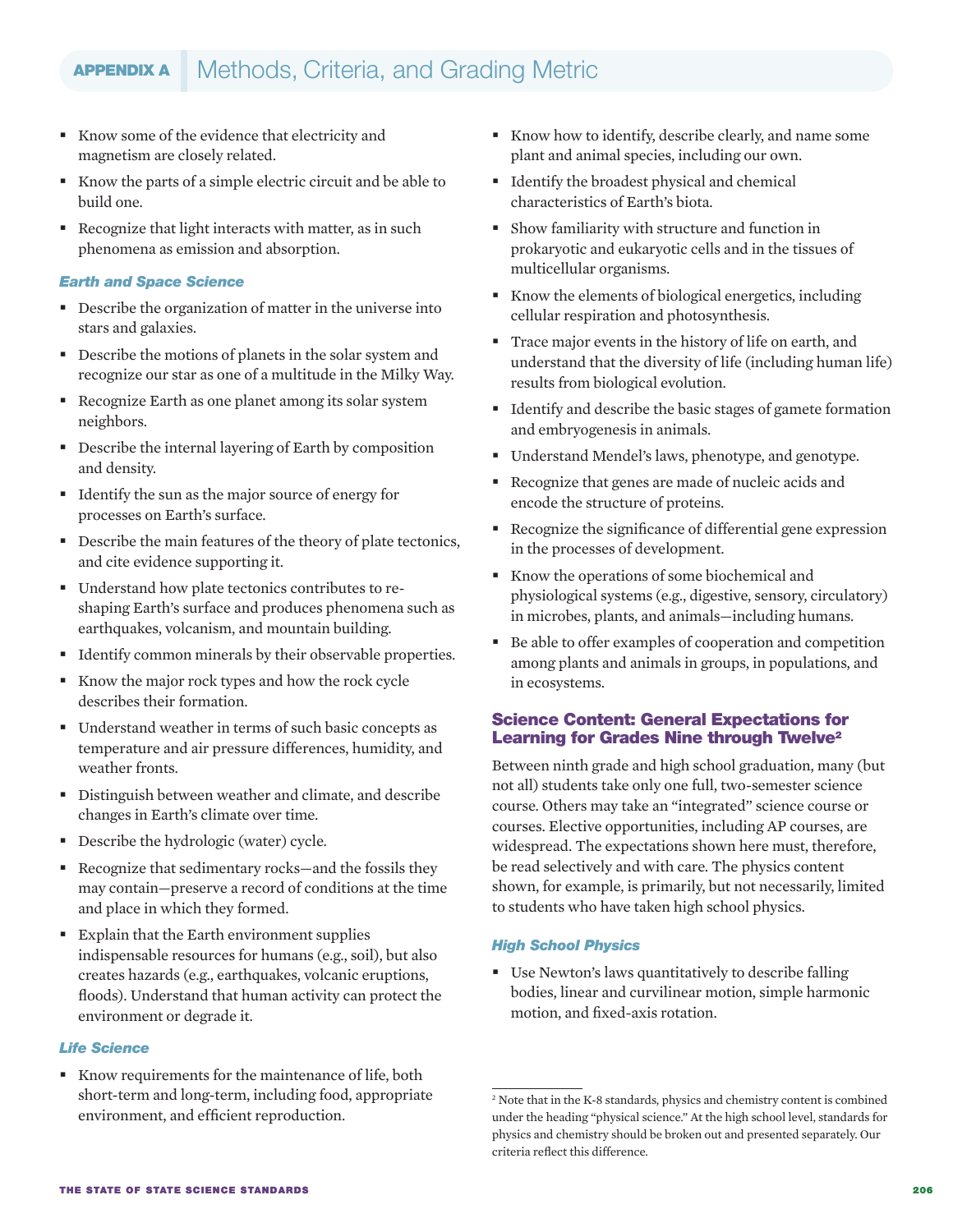- Describe planetary motion using Kepler's laws and explain how those laws derive from Newton's laws of motion.
- Use momentum and energy conservation laws to describe one-dimensional elastic collisions.
- Use the work-energy theorem to explain the constancy of total mechanical energy in a frictionless system (e.g., a bouncing Super Ball).
- Understand and describe the absolute temperature scale, the Celsius and Fahrenheit scales, and be able to convert from one to another.
- Explain the first law of thermodynamics in terms of the concepts of heat flow, work, and internal energy.
- Use the operation of an idealized heat engine/heat pump to explain the concepts of thermodynamic efficiency and coefficient of performance. Evaluate the efficiency of heat engines and the performance of refrigerators.
- Understand and be able to apply basic electromagnetic quantities, including charge, polarity, field, potential, current, resistance, capacitance, inductance, and impedance.
- Understand simple electric and electronic circuits quantitatively, in terms of currents and voltage drops.
- Understand how electromagnetic radiation results from the interaction of changing electric and magnetic fields. Analyze refraction and reflection at an optical interface.
- Recognize the basics and some applications of spectrometry.
- Describe the photoelectric effect and the production of X-rays.
- Describe elementary particles and distinguish matter and radiation.

### *High School Chemistry*

- Outline the Bohr and quantum mechanical models of the atom, and relate them to spectral lines and electron transitions. Understand and give examples of the role of ionic, metallic, covalent, and hydrogen bonding in chemical and biochemical processes.
- Be able to use Lewis dot structures to predict the shapes and polarities of simple molecules.
- Use kinetic theory to describe the behavior of gases (i.e., the ideal gas law) and phase changes.
- Understand and apply the basic principles of acid-base and oxidation-reduction chemistry.
- Understand the common factors that affect the rate of a chemical reaction (e.g., catalysis).
- Describe dynamic equilibrium processes as ones in which forward and reverse reactions occur at the same rates and how a system at equilibrium reacts when stressed.
- Write and balance equations for chemical reactions; solve stoichiometric problems using moles and mole relationships.
- Understand the role of carbon in organic chemistry; write structural formulas for simple aliphatic and aromatic compounds, and name them correctly.
- Calculate the concentration of solutions (as molarity and percent) and discuss factors that affect solubility.
- Use the periodic table to discern and predict properties of atoms and ions, and the likelihood of chemical reactions taking place among them.

### *Earth and Space Science*

- Cite and explain evidence that the universe has been evolving over some fourteen billion years.
- Describe important events in Earth and solar system evolution over the past four billion years.
- Explain the main events in the evolution of stars and how a star's initial mass determines its eventual fate.
- Know the main physical characteristics of solar system planets and their major satellites.
- Understand and use correctly the basic units of astronomical distance.
- Explain methods of relative and absolute dating of rocks.
- Explain why earthquakes occur, how their sizes are reported as intensity and magnitude, and how scientists use data to locate an earthquake's epicenter.
- Summarize the main lines of evidence for the existence and motion of tectonic plates.
- Describe the movement of continents in terms of mantle convection, lateral motion, seafloor spreading, and subduction at the boundaries between plates.
- Show where Hawaiian-style and Vesuvian-style volcanoes are located in relation to plate boundaries and mantle hot spots, and compare their eruption styles and the structures they build.
- Describe climate and weather patterns in terms of latitude, elevation, oceans (with reference to special properties of water, such as specific heat), land, heat, evaporation, condensation, and rotation of the planet.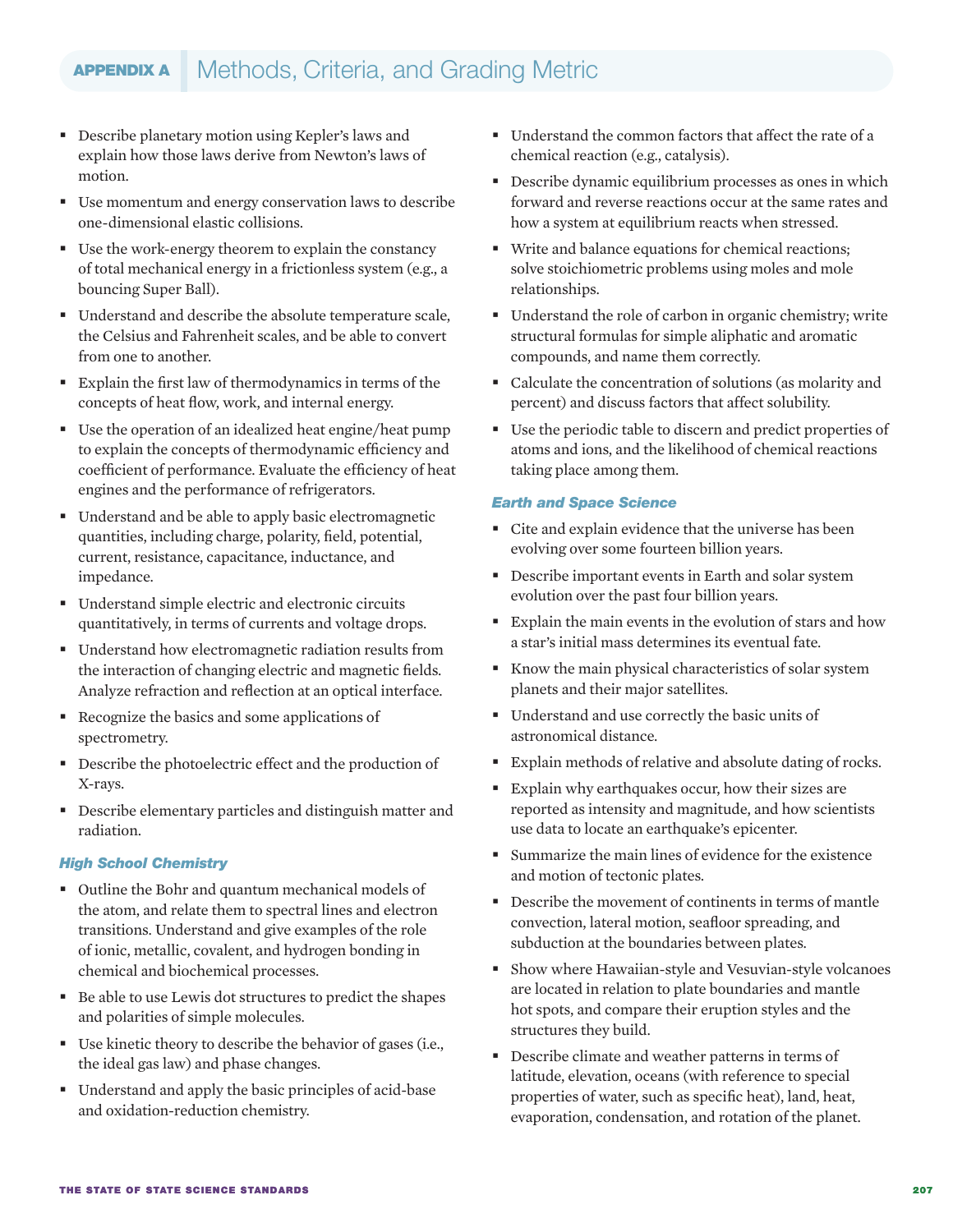- Describe the greenhouse effect and how a planet's atmosphere can affect its climate.
- Describe the solar cycle; be aware of possible effects of solar activity variation on Earth.
- Describe how nutrients, such as carbon, cycle through the atmosphere, hydrosphere, and solid earth.

### *Life Science*

- Describe the differences between prokaryotes and eukaryotes and probable evolutionary relationships between them.
- Describe ultrastructure and functions of the principal subcellular organelles.
- Understand the distinctions between asexual and sexual reproduction.
- Identify landmark stages of mitosis and meiosis, the purpose of meiosis, and key stages of early development and morphogenesis in animals.
- Be able to state and apply Mendel's laws and to recognize their operation in genetic crosses.
- Know the basic structures of chromosomes and genes down to the molecular level.
- Know the principal steps in photosynthesis, its contribution to the evolution of Earth's atmosphere, and its effect on the forms and chemistry of green plants.
- Understand the genetic code and the steps by which it is expressed in protein synthesis.
- **Provide evidence to support the central role of** differential gene expression in cellular differentiation and development (e.g., the role of Hox genes).
- Compare and contrast the structure and function of basic physiological systems in animals and higher plants (e.g., digestive, circulatory, sensory, reproductive).
- Define natural selection and speciation in terms of population and evolutionary genetics.
- Understand how evolutionary relationships are inferred with the help of gene/genome sequencing.
- Define genetic drift and explain its effect on the probability of survival of mutations.
- Recognize and give examples of the main classes of ecosystem and their structures.
- Give examples of ecological change that can drive evolutionary change.

### *Sample* Content Expectations at Specific Stages (Points of Assessment)

### *Fourth Grade*

- Distinguish among solids, liquids, and gases.
- Recognize sizes and scales; know measuring tools and techniques (e.g., rulers, balances, thermometers); make and interpret elementary bar and line graphs to display data.
- Be able to discuss motion and its causes: pushes and pulls (i.e., forces).
- Know how to observe and record operations of levers, pulleys, objects on inclined planes, spring-mass systems, and simple pendulums.
- Recognize that energy has several forms and that they can be inter-converted.
- Observe and describe some material transformations (e.g., phase changes, hydration, dehydration, solution, chemical reaction).
- Recognize such basic life processes as breathing, feeding, and reproducing.
- Know the basic structure of higher plants; observe plant growth and its requirements.
- Recognize animal structures and behaviors and the groupings of animals and plants in communities.
- Observe and be able to describe similarities and differences between parents and offspring.
- Observe Earth, the sun, and the moon and discuss their motions and directly visible properties.
- Recognize rocks, soil, and fossils in rocks; land and water; mountains and plains; oceans and continents.
- Recognize some conditions and processes that cause weathering and erosion, stream formation, and sedimentation.

### *Eighth Grade*

- Make measurements and perform calculations, paying attention to precision and accuracy.
- Make and interpret graphical displays of data.
- Understand and make simple calculations involving displacement, time, and average velocity.
- Define volume, weight, mass, density, and chemical and physical change.
- Demonstrate addition of forces in one dimension and explain the relationship between net force and acceleration.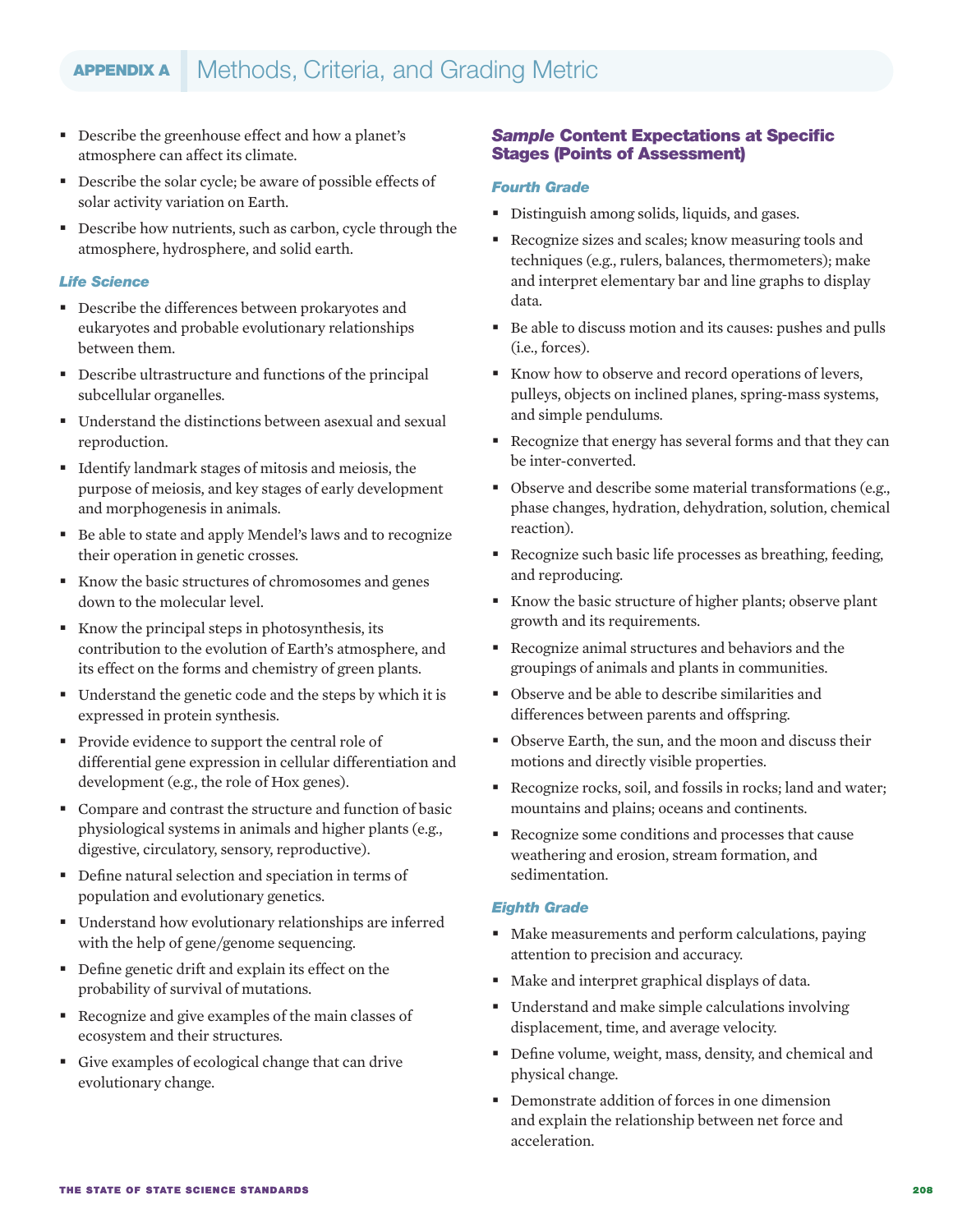- Describe mechanical work as the effect of a force acting over a distance, and explain that the work done in lifting a mass or compressing a spring is stored as potential energy.
- Demonstrate basic familiarity with heat, light, sound, and electricity.
- Distinguish between, and give examples of, elements and chemical compounds.
- Describe directly observable properties of acids and bases and use of the pH scale.
- Describe accurately key differences between prokaryotic and eukaryotic cells.
- Recognize photosynthesis as a primary energy-capture process of life, and the sun as the indispensable source of that energy.
- Recognize and be able to express in simple taxonomic terms the vast range of plant and animal diversity.
- Identify structure/function relationships in physiological systems (e.g., reproductive, digestive, nervous, circulatory).
- Know the elements of Mendelian inheritance.
- Be aware of the history of Earth's biosphere and some of the basic evidence for its evolution.
- Understand that Earth is geologically active, with building and breakdown processes in continual operation.
- Know the rock cycle.
- Describe the solar system and know some relative orbit radii, periods, and planet and satellite sizes.
- Recognize the existence of myriad galaxies, their sizes, and intergalactic distances.

## Common Grading Metric

As explained above, once a state's standards are evaluated against the science content criteria, the standards are judged against a grading metric (shown below). States can earn up to seven points for content and rigor, and up to three points for clarity and specificity.

### Content and Rigor

### *7 points – Standards meet all of the following criteria:*

 Standards are reasonably comprehensive in terms of content. Coverage for each of the three core scientific disciplines is adequate, and good decisions have been made about what topics to include under each heading.

- Not only is appropriate content covered by the standards, but it is also articulated in a readily understood way.
- Sound decisions have been made about what content can be left out. Excellent standards can neither cover everything in science nor include superfluous or distracting material.
- The standards distinguish between more important and less important content and skills, either directly (by stating which are more and less important) or via the number of standards and amount of discussion devoted to particular topics. The standards neither overemphasize topics of small importance nor underemphasize topics of great importance.
- $\blacksquare$  The level of rigor is appropriate for targeted grade level(s). Students are expected to learn the content and skills in a rational order and at appropriately increasing levels of difficulty. The standards, taken as a whole, define science literacy for all students; at the same time, standards that run through twelfth grade are sufficiently challenging to ensure that students who do achieve proficiency by the final year will be ready for college or career.
- The standards do not overemphasize "life experiences" or "real world" problems. They do not embrace fads or display political or cultural biases. They do not imply that all interpretations of natural phenomena are equally valid. While these standards may not be uniformly perfect, any defects are marginal.

### *6 points – Standards fall short in one of the following ways:*

- Some important content (as identified in our content criteria) is missing.
- Content is covered satisfactorily but the presentation is not of uniformly high quality.
- Some proposed content in the standards is unnecessary and distracting.
- Standards do not always differentiate between more and less important content (i.e., importance is neither articulated explicitly nor conveyed via the number of standards dedicated to a particular topic). In other words, these standards overemphasize a few topics of little importance or underemphasize a few topics of great importance.
- Some of the expectations at particular grade levels are set either unrealistically high or too low.
- There are small problems or errors in the presentation of important subjects, such as those listed among our content criteria.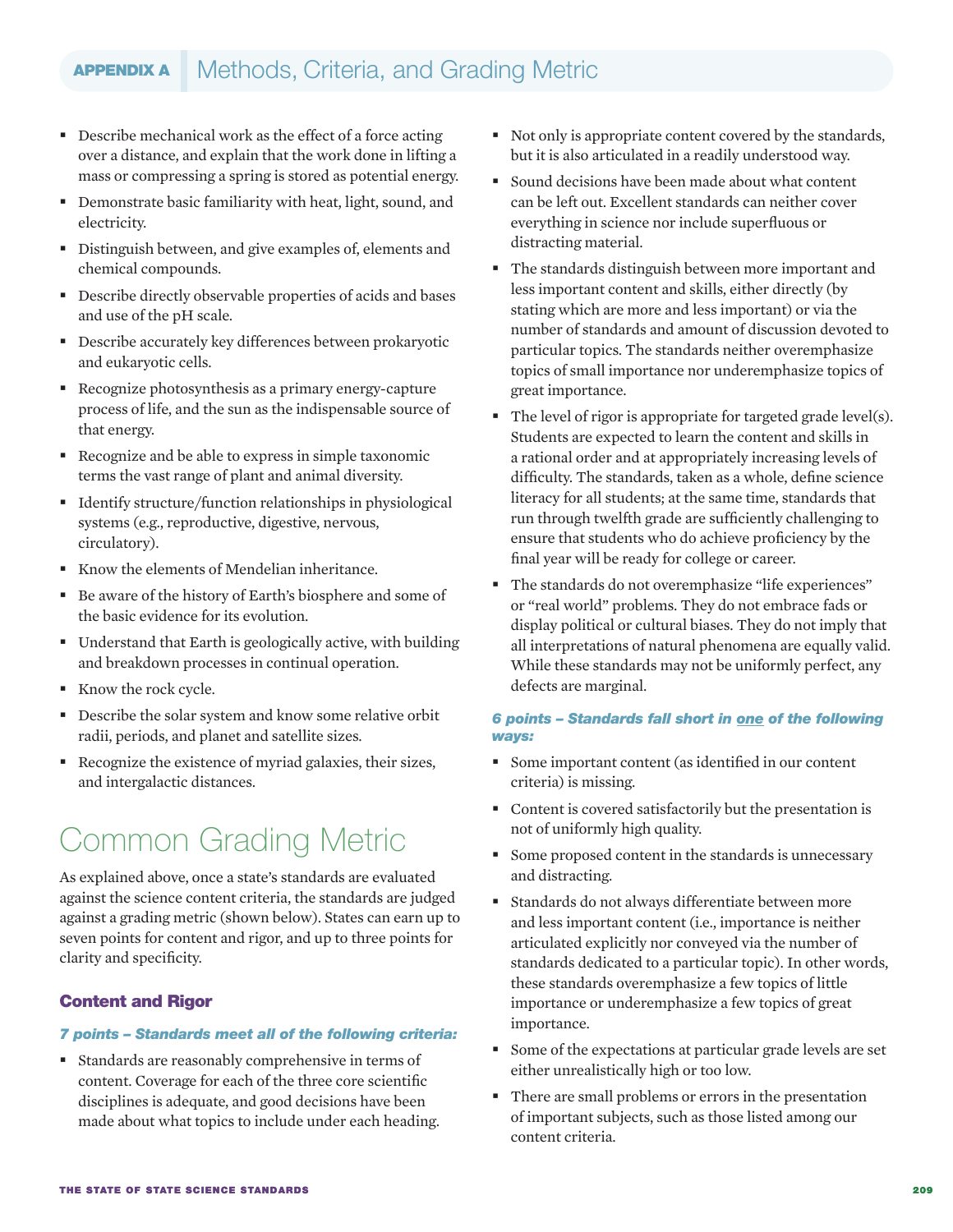### *5 points – Standards fall short in at least two of the following ways:*

- Some important content (as identified in our content criteria) is missing.
- Content is covered satisfactorily but the presentation is not of uniformly high quality.
- Some proposed content in the standards is unnecessary and distracting.
- Standards do not always differentiate between more and less important content (i.e., importance is neither articulated explicitly nor conveyed via the number of standards dedicated to a particular topic). In other words, these standards overemphasize a few topics of little importance or underemphasize a few topics of great importance.
- Some of the expectations at particular grade levels are set either unrealistically high or too low.
- There are a few problems or errors in the presentation of important subjects, such as those listed among our content criteria.

### *4 points – Standards fall short in one or both of the following ways:*

- Although there are no grossly misleading or mistaken standards, about half of the important content (as listed among our content criteria) is missing.
- There are errors or failures to set learning expectations high enough and appropriate to grade level.

### *3 points – Standards fall short in one or both of the following ways:*

- Although there are no grossly misleading or mistaken standards, considerably more than half of the important content (as listed among our content criteria) is missing.
- There are frequent errors or failures to set learning expectations high enough and appropriate to grade level.

### *2 points – Standards fall short in one of the following ways:*

- Most, but not necessarily all, of the important science content (as represented in our content criteria) is missing.
- Some of the content offered is superfluous or distracting; even if not in error, it often fails to reach levels of sophistication that are grade-appropriate.

### *1 point – Standards fall short in both of the following ways:*

- Most, but not necessarily all, of the important science content (as represented in our content criteria) is missing.
- The content offered is frequently superfluous, distracting, or poorly chosen; even if not in error, it generally fails to reach levels of sophistication that are grade-appropriate.

### *0 points: Standards fall short in the following way:*

 No effort has been made to represent the state and content of modern science; that is, the character and content of modern science are not recognizable in these standards.

### Clarity and Specificity

### *3 points – Standards are clear, coherent, and well organized.*

Both scope and sequencing of the material are apparent and reasonable. The standards provide practical guidance to users (students, parents, teachers, curriculum directors, test developers, textbook writers, etc.) on the science content knowledge and skills required. The level of detail is appropriate for expectations covering all K-12 science.

The document(s) is (are) written in prose that the general public can understand and that is free of jargon. (Necessary technical terms and mathematical notation may appear; they are not considered jargon.) The standards describe measurable achievements—performance levels comparable across students and schools. The standards as a whole make clear the intellectual growth expected through the grades.

### *2 points – The standards are somewhat lacking in clarity, coherence, or organization.*

Scope and sequencing of the material are not completely apparent or are not always useful for curriculum planning. The standards do not quite provide a complete guide for users as to the content knowledge and skills required. (That is, as a guide for users, these standards have shortcomings not addressed directly in the content and rigor review.) The standards provide insufficient detail. The prose is generally comprehensible but there is some jargon or vague language. Some of the standards do not imply measurable expectations.

### *1 point – The standards fail frequently to be clear, coherent, or well organized.*

The standards offer only limited guidance to users (students, parents, teachers, curriculum directors, textbook writers, etc.) on the content knowledge and skills required, and there are shortcomings (regarding guidance for users) that are